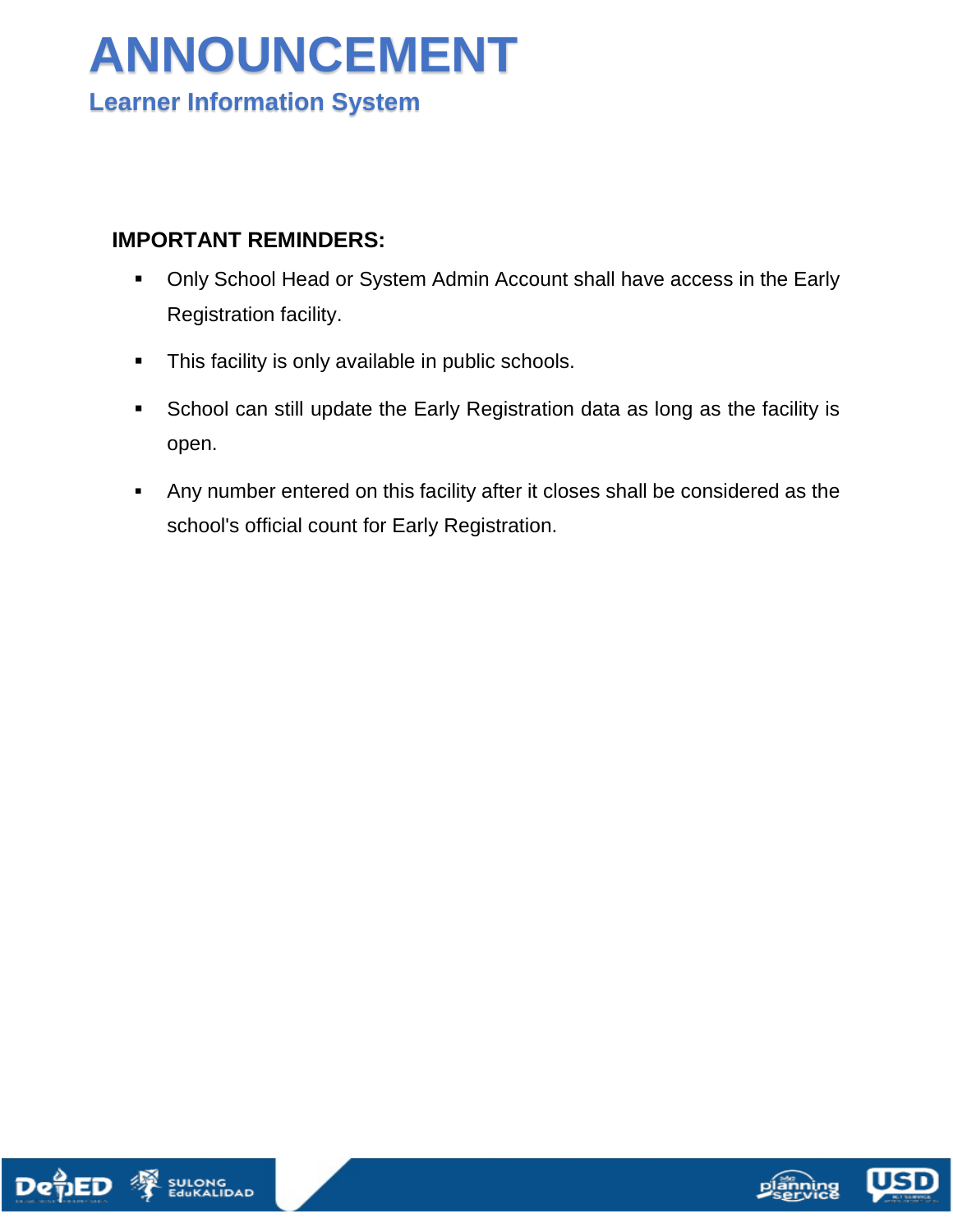### **Learner Information System**

#### **STEPS:**

1. Login to https://lis.deped.gov.ph using the School Head or System Admin user account.

| For class advisers, request School Head or<br>designated school system administrator to reset<br>password. For school heads, request Division |
|-----------------------------------------------------------------------------------------------------------------------------------------------|

2. Click **"Learner Information System"** link.

| Profile | 1 vew Detaind | DepEd Apps                                                       |   |
|---------|---------------|------------------------------------------------------------------|---|
|         |               | Learner Information System                                       |   |
|         |               | Enhanced Basic Education Information System                      | ٠ |
|         |               | School Building Information System (For CO - EFD Personnel Only) |   |
|         |               | Basic Education Information System-                              |   |

3. Click **"Early Registration"** tab.

|                               | Dashboard<br><b>STEPHENO</b> | Status of Updating<br><b>LATHER CONTRACTOR</b> | Early Registration | List of Classes Transfers School Forms |  | Data Corrections 5<br>State Library and Control | Suppor |
|-------------------------------|------------------------------|------------------------------------------------|--------------------|----------------------------------------|--|-------------------------------------------------|--------|
| Explone                       |                              |                                                |                    |                                        |  |                                                 |        |
| Today<br>Mar 22, SY 2020-2021 |                              |                                                |                    |                                        |  | Mar 22, SY 2020-2021                            |        |



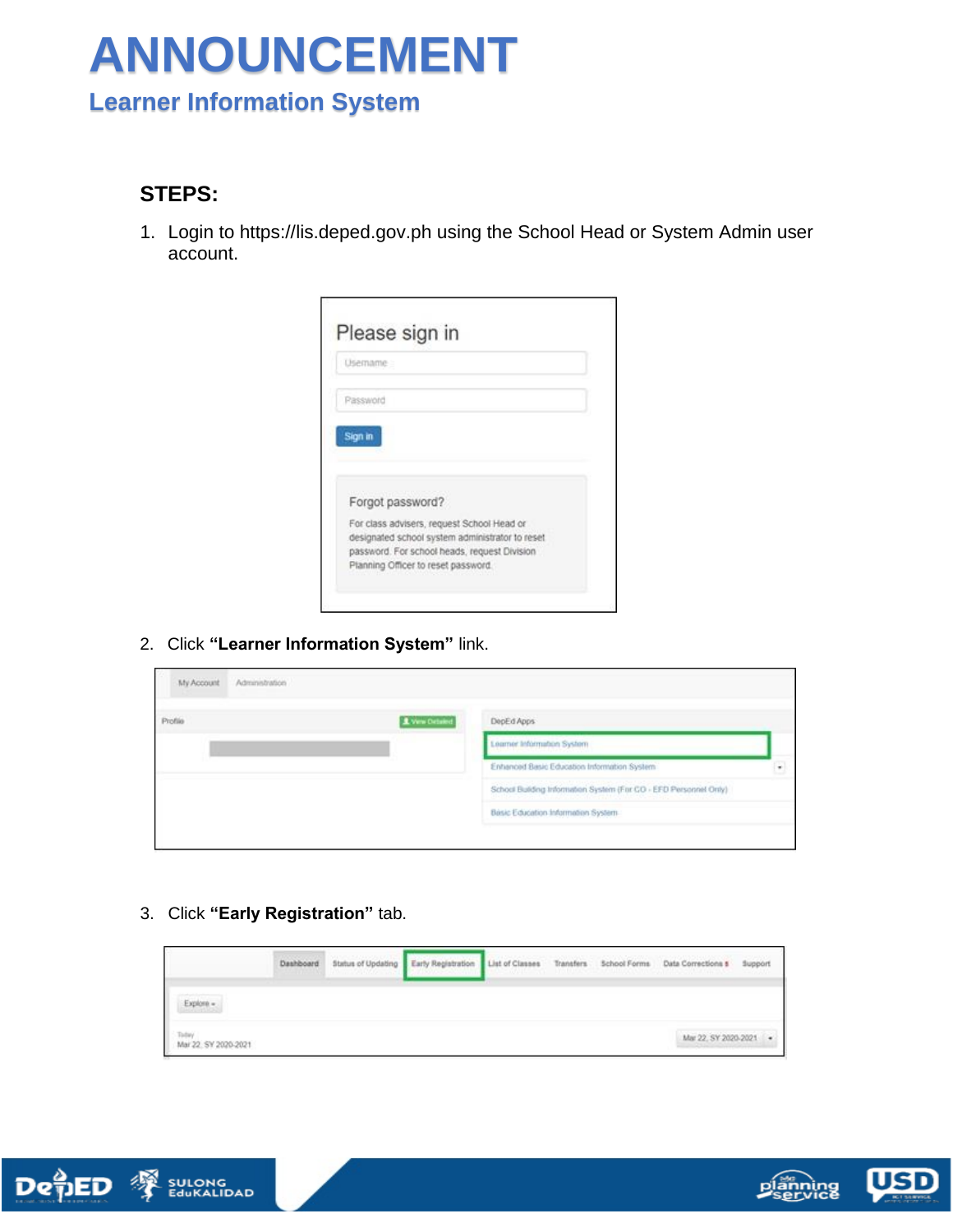### **Learner Information System**

4. Grade levels will be based on school's COC. Fill in the number of early registrants disaggregated by Sex and by Actual Modality (applicable to Kinder, Grade 1, Grade 7 and Grade 11) and by Track (applicable only to Grade 11).

#### **COC: KINDER**

**Kinder** shall only appear on the Early Registration page.

| Deadline of encoding is on April 30,2022. This will be considered as the school official count for Early Registration. | <b>Total Early Registration</b> |         |
|------------------------------------------------------------------------------------------------------------------------|---------------------------------|---------|
|                                                                                                                        | 200<br>Male Female              |         |
|                                                                                                                        | 100 100                         |         |
|                                                                                                                        | Kinder                          |         |
|                                                                                                                        | 200                             |         |
| INMINI<br>100                                                                                                          | <b>Pointure</b><br>100          |         |
|                                                                                                                        | M                               | F       |
| Modular (Print)                                                                                                        | 50                              | 50      |
| Modular (Digital)                                                                                                      | 0                               | $\bf 0$ |
| Online                                                                                                                 | o                               | 0       |
| Educational TV                                                                                                         | 0                               | Û       |
|                                                                                                                        | 0                               | 0       |
| Radio-based Instruction                                                                                                |                                 | 0       |
| Homeschooling                                                                                                          | 0                               |         |
| Blended                                                                                                                |                                 |         |
| A. Combination of Other Distance Modalities                                                                            | 50                              | 50      |



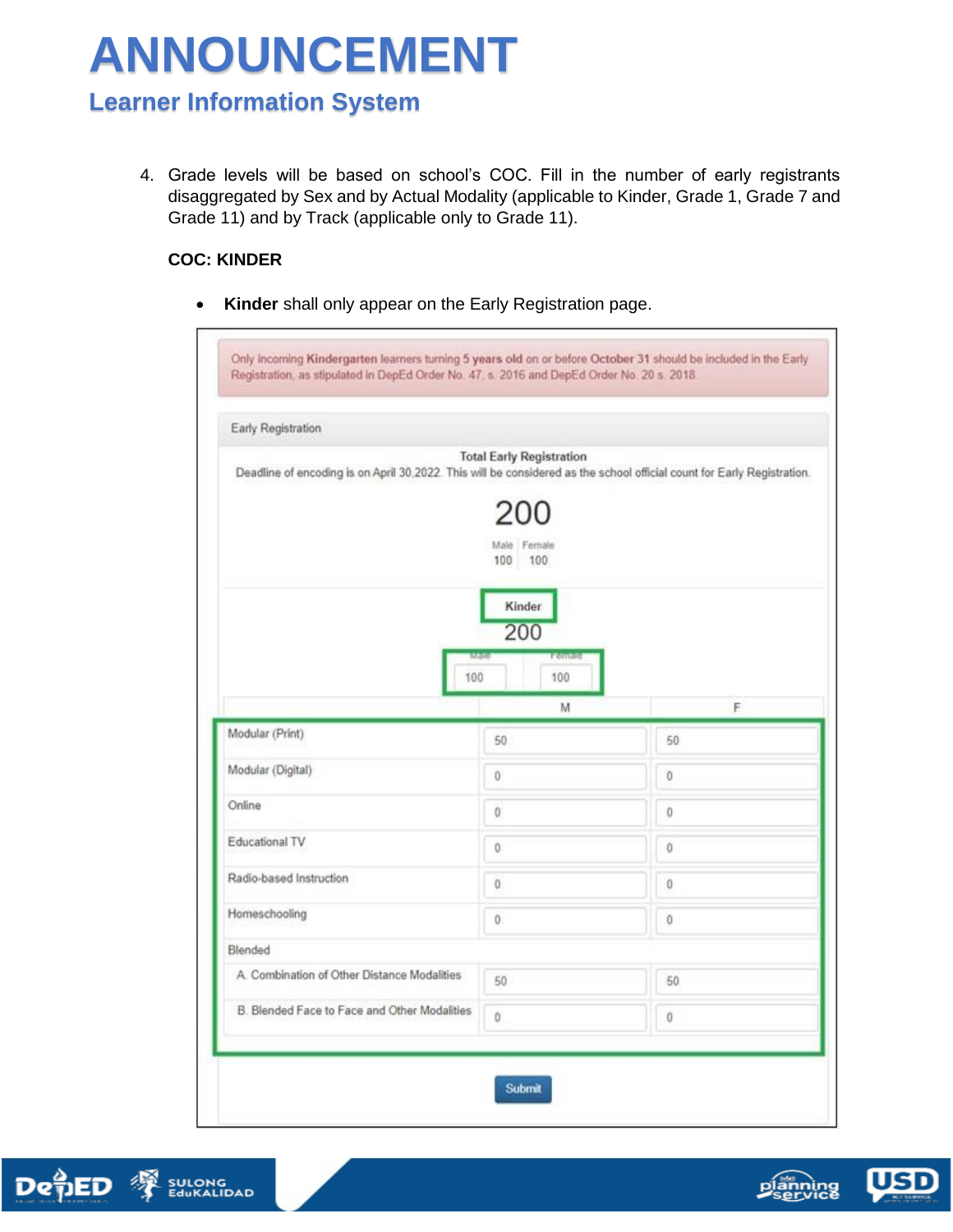### **Learner Information System**

#### **COC: Grade 1-6**

**Grade 1** shall only appear on the Early Registration page.

| Deadline of encoding is on April 30,2022. This will be considered as the school official count for Early Registration. | <b>Total Early Registration</b> |         |
|------------------------------------------------------------------------------------------------------------------------|---------------------------------|---------|
|                                                                                                                        | 300                             |         |
|                                                                                                                        | Male Female                     |         |
|                                                                                                                        | 150<br>150                      |         |
|                                                                                                                        | Grade 1                         |         |
|                                                                                                                        | 300                             |         |
| Male                                                                                                                   | Female                          |         |
| 150                                                                                                                    | 150                             |         |
|                                                                                                                        | M.                              | F       |
| Modular (Print)                                                                                                        | 100                             | 100     |
| Modular (Digital)                                                                                                      | $\bf 0$                         | 0       |
| Online                                                                                                                 | $\mathbf 0$                     | $0\,$   |
| Educational TV                                                                                                         | $\bf{0}$                        | $0\,$   |
| Radio-based Instruction                                                                                                | $\bf{0}$                        | 0       |
| Homeschooling                                                                                                          | $\mathbf 0$                     | 0       |
| Blended                                                                                                                |                                 |         |
| A. Combination of Other Distance Modalities                                                                            | 50                              | 50      |
| B. Blended Face to Face and Other Modalities                                                                           | $\theta$                        | $\bf 0$ |



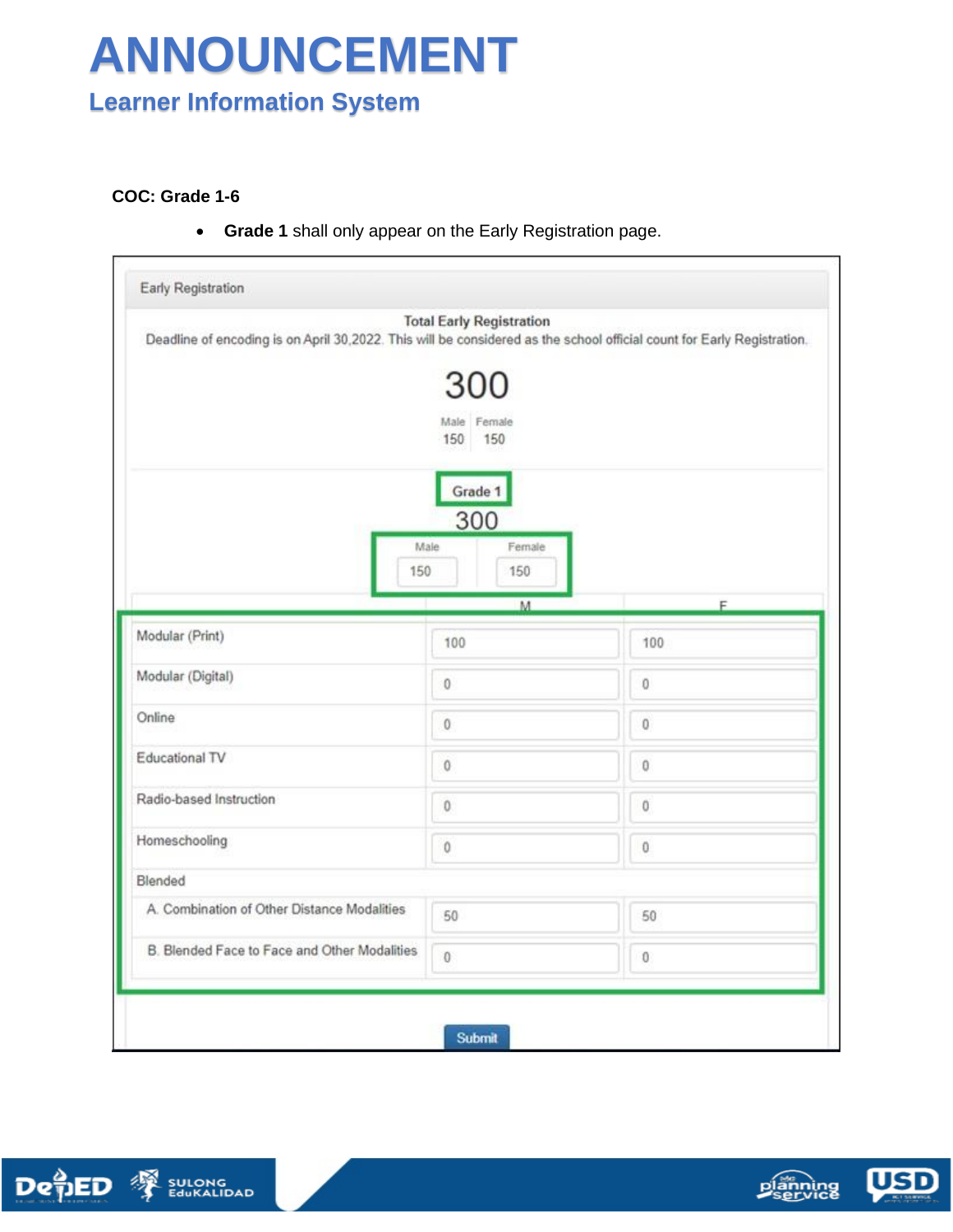## **Learner Information System**

#### **COC: Kinder and Grade 1**

**Kinder and Grade 1** shall only appear on the Early Registration page.

| Only incoming Kindergarten learners turning 5 years old on or before October 31 should be included in the Early<br>Registration, as stipulated in DepEd Order No. 47, s. 2016 and DepEd Order No. 20 s. 2018. |         |          |          |
|---------------------------------------------------------------------------------------------------------------------------------------------------------------------------------------------------------------|---------|----------|----------|
| Early Registration                                                                                                                                                                                            |         |          |          |
| <b>Total Early Registration</b><br>Deadline of encoding is on April 30.2022. This will be considered as the school official count for Early Registration.                                                     |         |          |          |
| Malo 7 Ferricks<br>450<br>450<br>Kinder<br>600                                                                                                                                                                |         |          |          |
| Male<br>Female<br>300<br>300                                                                                                                                                                                  |         |          |          |
|                                                                                                                                                                                                               | M       | $\equiv$ | Τ        |
| Modular (Print)                                                                                                                                                                                               | 100     | 100      | 200      |
| Modular (Digital)                                                                                                                                                                                             | O       | ö        | $\alpha$ |
| Online                                                                                                                                                                                                        | 100     | 100      | 200      |
| Educational TV                                                                                                                                                                                                | O       | O        | O        |
| Radio-based Instruction                                                                                                                                                                                       | ō       | O.       | o        |
| Homeschooling                                                                                                                                                                                                 | $\circ$ | O.       | O.       |
| Blended                                                                                                                                                                                                       |         |          |          |
| A. Combination of Other Distance Modalities                                                                                                                                                                   | ٥       | o        | ٥        |
| B. Blended Face to Face and Other Modalities                                                                                                                                                                  | 100     | 100      | 200      |
| Total<br>Grade 1<br>300                                                                                                                                                                                       | 300     | 300      | 600      |
| Maile<br>Female<br>150<br>150                                                                                                                                                                                 |         |          |          |
|                                                                                                                                                                                                               | M.      | F        | т        |
| Modular (Print)                                                                                                                                                                                               | 50      | 50       | 100      |
| Modular (Digital)                                                                                                                                                                                             | $\circ$ | ö        | $\alpha$ |
| Online                                                                                                                                                                                                        | 50      | 50       | 100      |
| Educational TV                                                                                                                                                                                                | O       | ٥        | ö        |
| Radio-based Instruction                                                                                                                                                                                       | $\circ$ | o        | ō        |
| Homeschooling                                                                                                                                                                                                 | ō       | o        | o        |
| Blended                                                                                                                                                                                                       |         |          |          |
| A. Combination of Other Distance Modalities                                                                                                                                                                   | 50      | 50       | 100      |
| B. Blended Face to Face and Other Modalities                                                                                                                                                                  | $\circ$ | ö        | o        |
| Total                                                                                                                                                                                                         | 150     | 150      | 300      |



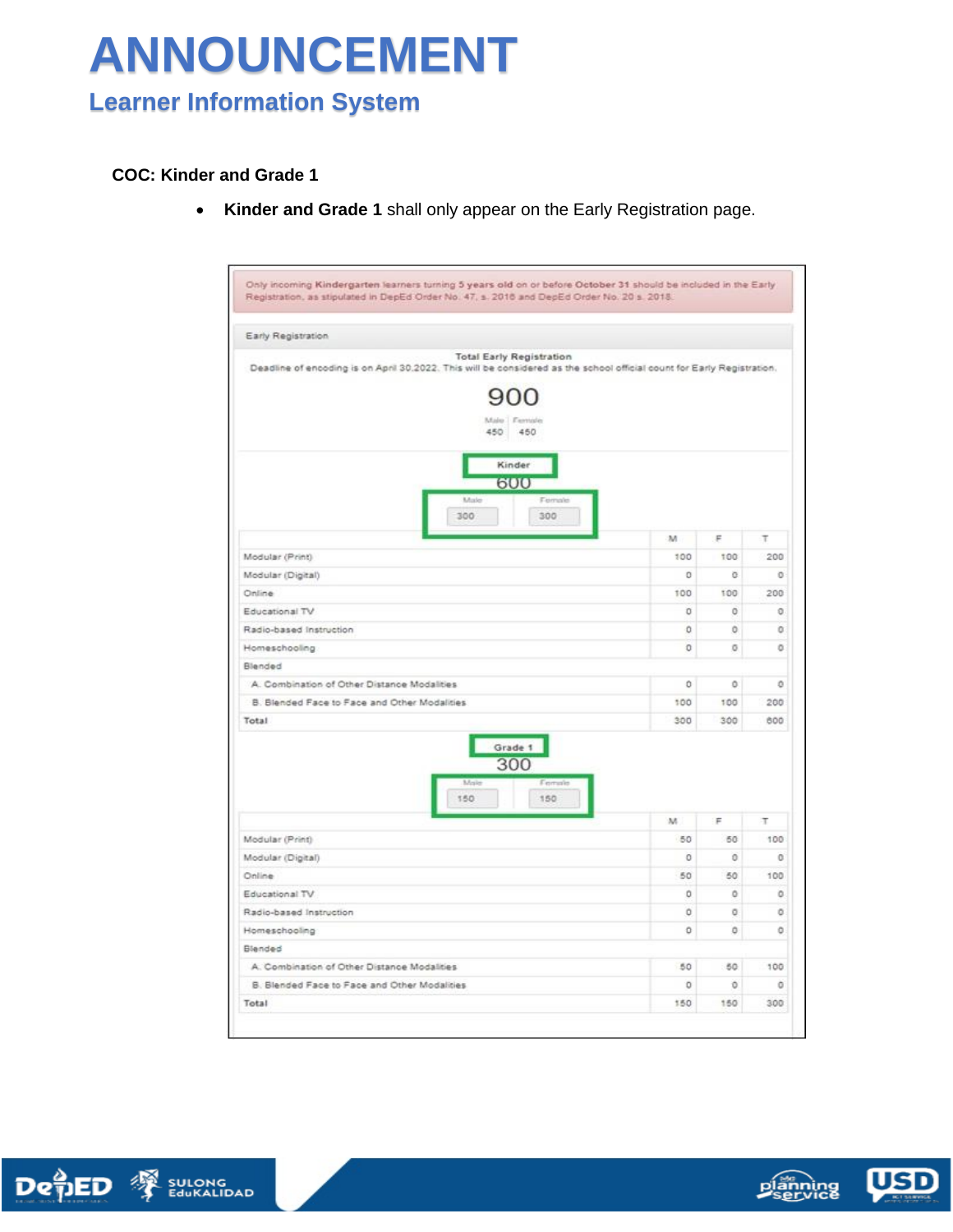### **Learner Information System**

#### **COC: Grade 7-10**

**Grade 7** shall only appear on the Early Registration page

| <b>Total Early Registration</b><br>Deadline of encoding is on April 30,2022. This will be considered as the school official count for Early Registration. |    |    |                            |
|-----------------------------------------------------------------------------------------------------------------------------------------------------------|----|----|----------------------------|
| 200<br>Male Female<br>100<br>100<br>Grade 7<br>200<br>Male<br>Female                                                                                      |    |    |                            |
| 100<br>100                                                                                                                                                | M  | F  | T                          |
|                                                                                                                                                           |    |    |                            |
|                                                                                                                                                           | 10 | 10 |                            |
|                                                                                                                                                           | 30 | 30 |                            |
|                                                                                                                                                           | 10 | 10 |                            |
|                                                                                                                                                           | 10 | 10 |                            |
|                                                                                                                                                           | 10 | 10 | 20<br>60<br>20<br>20<br>20 |
| Modular (Print)<br>Modular (Digital)<br>Online<br>Educational TV<br>Radio-based Instruction<br>Homeschooling                                              | 10 | 10 | 20                         |
|                                                                                                                                                           |    |    |                            |
| A. Combination of Other Distance Modalities                                                                                                               | 10 | 10 |                            |
| Blended<br>B. Blended Face to Face and Other Modalities                                                                                                   | 10 | 10 | 20<br>20                   |





**USD**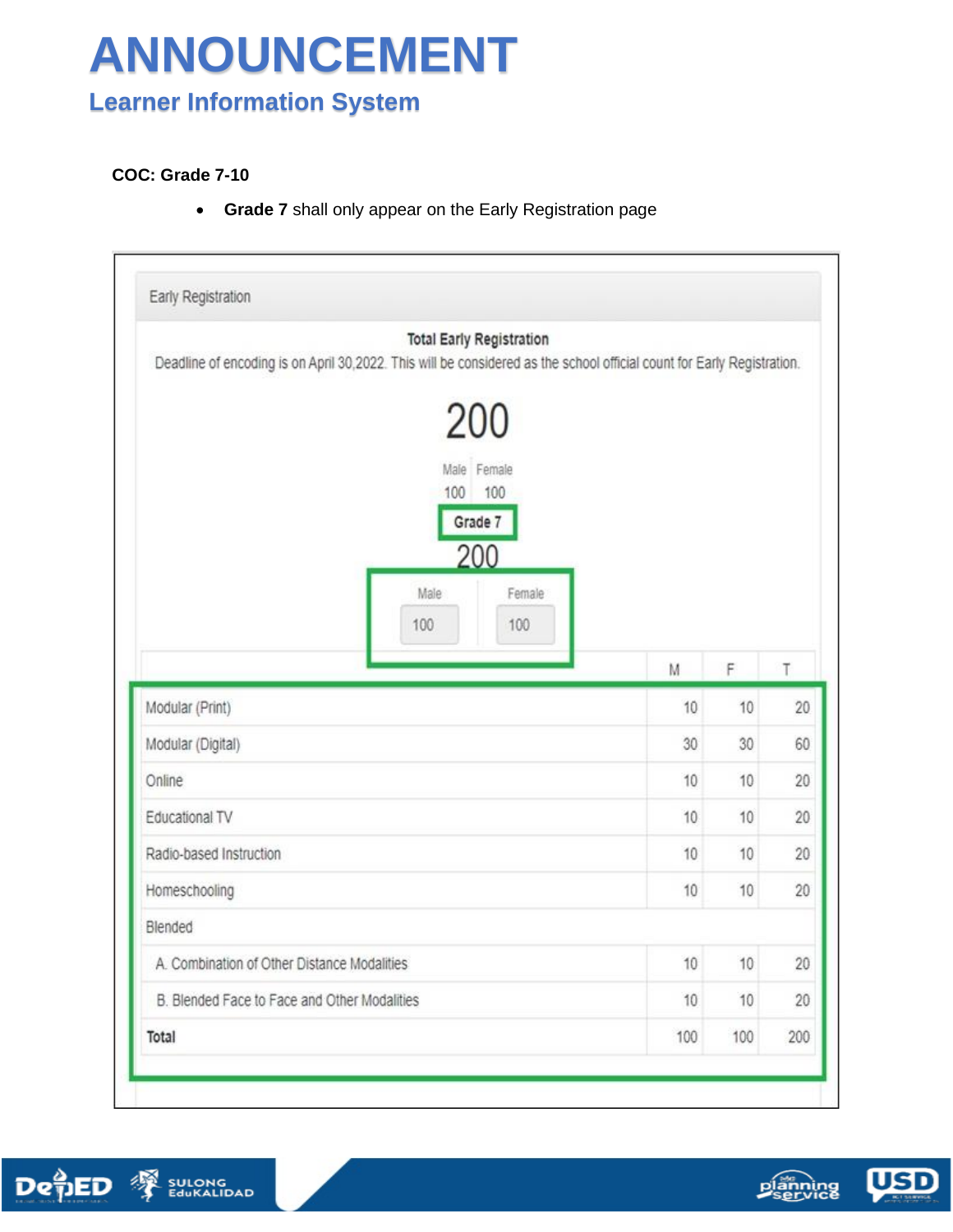### **Learner Information System**

#### **COC: Grade 7-10 and Grade 11-12**

**Grade 7 and Grade 11** shall only appear on the Early Registration page.







**USD**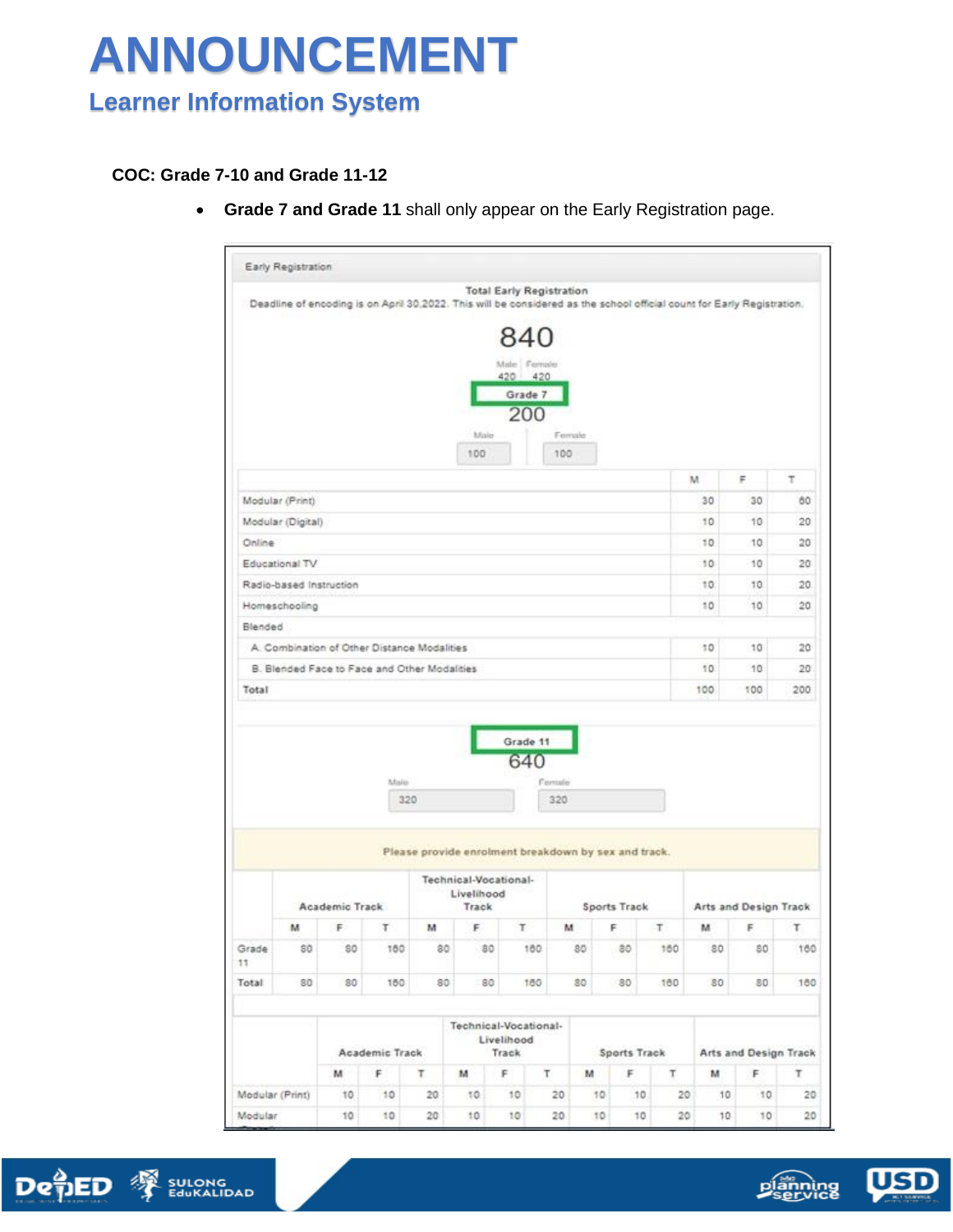### **Learner Information System**

#### **COC: Grade 11-12**

**Grade 11** shall only appear on the Early Registration page.







USD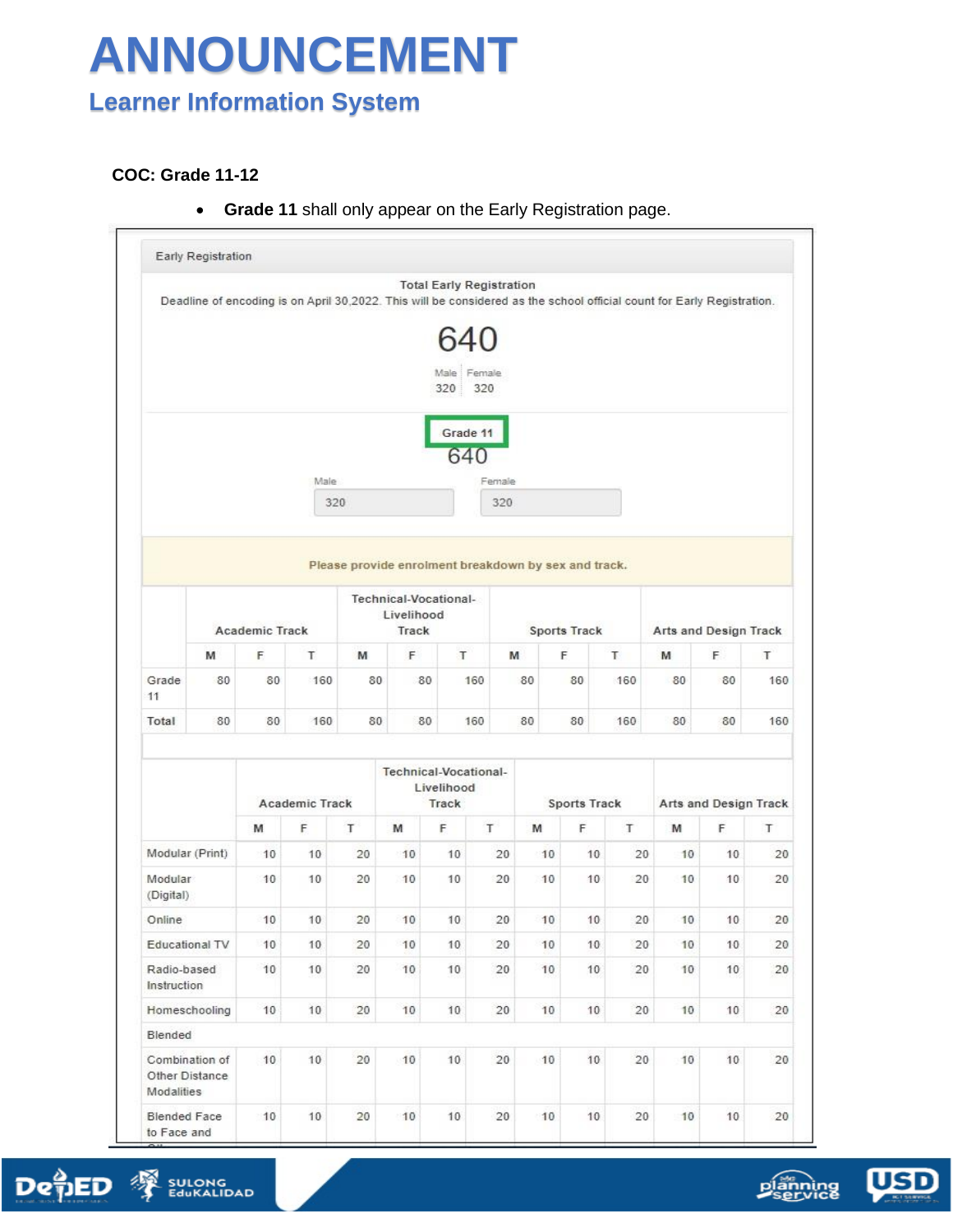

### **Learner Information System**

5. Click the "**Submit**" button.



6. A notification message will appear upon successfully submitting/updating the number of early registrants.

|                                                                                                                                                           | that 13 Park Linker is not to | Dashboard Status of Updating Early Registration List of Classes Transfers |  | School Forms | <b>Data Corrections #</b><br>and the first product of the first | Support |
|-----------------------------------------------------------------------------------------------------------------------------------------------------------|-------------------------------|---------------------------------------------------------------------------|--|--------------|-----------------------------------------------------------------|---------|
|                                                                                                                                                           |                               |                                                                           |  |              |                                                                 |         |
| You have updated the Early Registration<br>All A March 1990 and the Company of the Company of the Company of the Company of the Company of the Company of |                               |                                                                           |  |              |                                                                 |         |

7. To update the existing entries, Click the **"Early Registration"** tab.

|                                                            | Dashboard | <b>Status of Updating</b> | Early Registration | List of Classes Transfers | School Forms | Data Corrections &     | Support |
|------------------------------------------------------------|-----------|---------------------------|--------------------|---------------------------|--------------|------------------------|---------|
| Explore =                                                  |           |                           |                    |                           |              |                        |         |
| Mar 22, SY 2020-2021<br>and a series of the control of the |           |                           |                    |                           |              | Mar 22, SY 2020-2021 . |         |